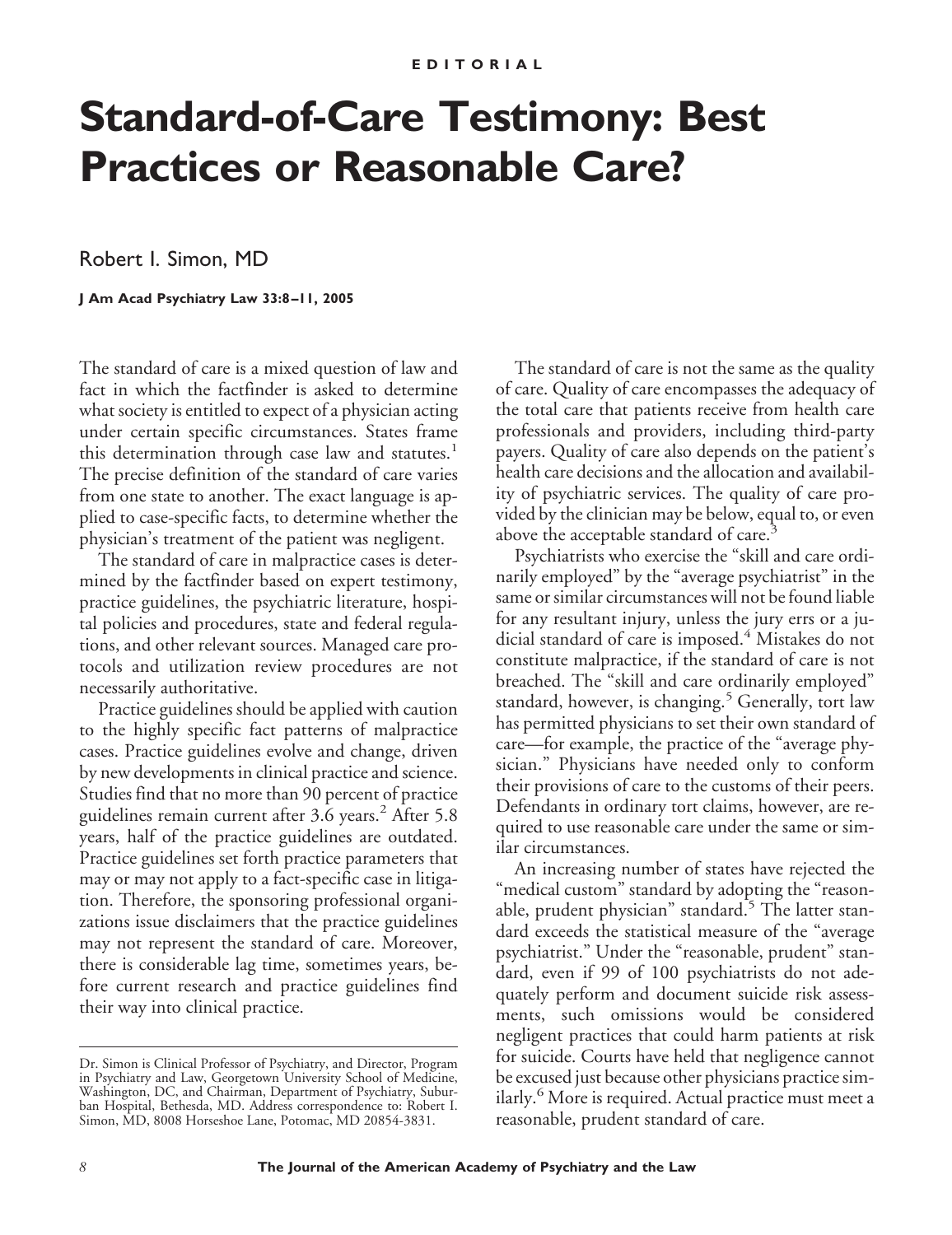## **Best Practices**

The standard of care does not require clinicians to utilize best practices or even good practices. The practices of the "average" or "reasonable prudent" psychiatrist, however, must be adequate according to the patient's clinical needs.<sup>7</sup> Legal standards are set at an acceptable minimum, whereas clinical standards strive for optimum care.<sup>8</sup> The goal of evidence-based medicine, for example, is optimum treatment of the patient. One of the major spurs in the development of evidence-based medicine is the recognition that wide variations in medical practice exist.<sup>9</sup> Evidencebased medicine brings together clinical expertise and best current research evidence.

Currently, there are more than 450 schools of psychotherapy. The standard of care is broad and vague. One therapist's method of therapy may be considered suspect or even negligent by another therapist who practices a different type of therapy. This is the reason talk therapy alone is rarely the basis for a successful malpractice claim. Currently, some psychotherapies are being subjected to outcome studies to prove their efficacy.

In the management of psychiatric patients, a wide variety of approaches is beneficially employed, including multiple medications given at high doses. Treatment is often empiric because the clinician does not know which treatment will be the most effective.<sup>9</sup> In an effort to discover new treatments for the mentally ill, psychiatry has encouraged innovation. The standard of care provided by practitioners of rational, innovative treatments would likely fall under the "respected minority rule," if a respected minority of psychiatrists would employ the same treatment under similar circumstances.<sup>10</sup>

It is impossible for psychiatrists to stay abreast of the hundreds of journals and the latest research developments. Textbooks are outdated before they are published. Yet current research has established that certain treatments are more effective than others, though not for every patient. Among evidence-based treatments for psychiatric disorders, the clinician has various reasonable choices. Surveys show, however, that up to 40 percent of clinical decisions made at major academic medical centers are not based on research evidence.<sup>11</sup> This finding does not imply, however, that the clinical decisions were wrong or that the patients were harmed.

Evidence-based medicine is necessary but not sufficient for providing effective, quality health care.<sup>12</sup> It is intended to support clinical decision-making in association with other relevant clinical information. Employing evidence-based treatments does not automatically establish that the standard of care has been met.

Best practice is a moving target, defined in part by the clinician's training, knowledge, and experience, as well as the severity and complexity of the patient's illness. Clinical practices may also be influenced by the decisions of third-party payers, litigation trends, risk management, commercial promotions of drugs, medical controversies in the media, administrative decrees, and other factors.<sup>13</sup>

## **Expert Opinion: Clinical Practice Versus Court Testimony**

In the hierarchy of the types of clinical evidence, expert opinion is at the very bottom.<sup>9</sup> No standards exist to assess the reliability of expert opinion alone, in clinical settings. When there is no evidence from wellconducted clinical trials, expert opinion can play a role in treatment and management decisions.<sup>11</sup>

In contrast, expert psychiatric opinion is central to psychiatric malpractice litigation. Whereas evidencebased medicine aims at optimizing treatment, the law is evidence-based in the pursuit of justice. The rules of evidence are different from the rules of science. Judicial judgments are directed at upholding society's rules and values and deterring antisocial behavior.

Evidence must be relevant and competent before it can be admissible. Expert witnesses are expected to provide reasoned, factual support for their opinions. When providing standard-of-care testimony, the expert must take into account the highly diverse, complex, clinical presentations of psychiatric patients; the variety of available treatments; the relative paucity of research evidence for treatment selection; and the current restrictions on treatment resources. There is no stock answer to the question: what is the standard of care? The courts apply reasonable standards to fact-specific cases. Expert witnesses should not impose unreasonable standards of care on psychiatrists.

Vignette: A respected academician and researcher is retained as an expert by the plaintiff in a malpractice case filed against a psychiatrist, alleging that she negligently prescribed and monitored a drug that caused the plaintiff a chronic, debilitating injury. The plaintiff's expert performed the original research on the drug. The expert lectures widely about the efficacy and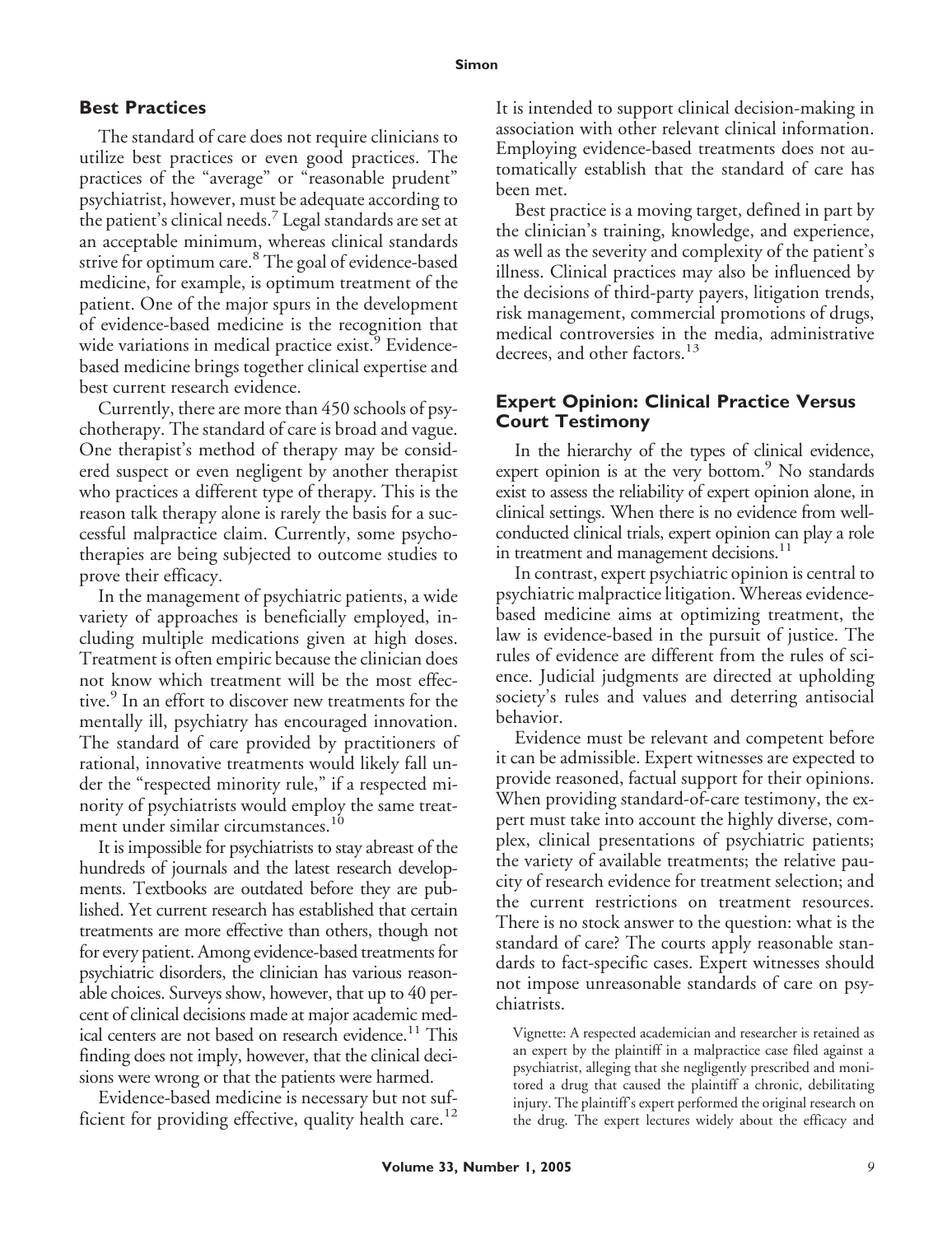safety of the drug. During the deposition, the expert testifies that the psychiatrist committed 21 deviations in the standard of care, though few or any are related to causation. The defense expert testifies that the plaintiff's expert's criticisms are based on "best practices," not on the practice of the "average" psychiatrist as required by state statute. The number and nature of the criticisms by the expert reveal bias, which is brought out by the defense attorney on cross-examination at trial.

# **Credible Expert Testimony**

Voltaire, in a letter to Frederick the Great, advised: "Doubt is not a very pleasant condition, but certainty is absurd." The legal standard for expert opinions by a physician requires a level of confidence expressed as "reasonable medical certainty," the meaning of which is less than clear.<sup>14</sup> Malpractice cases are civil suits that require plaintiffs to prove their allegations by a "preponderance of the evidence," defined as the weight of the evidence  $(51\% \text{ vs. } 49\%).$ <sup>10</sup> Thus, the expert witness has considerable leeway in providing standard-of-care testimony in malpractice cases. Credible expert witness testimony is fact based. Fictional testimony is idiosyncratic, bearing little or no relationship to the "ordinarily employed" practice of the "average or reasonable, prudent" psychiatrist.

It was Edward R. Murrow who said, "Everyone is a prisoner of his own experiences. No one can eliminate prejudices—just recognize them."<sup>15</sup> This is the foundation for credible expert testimony. Acknowledging and correcting biases underpins the American Academy of Psychiatry and Law's ethics instruction to adhere to the principle of "honesty and striving for objectivity."<sup>16</sup> Unnoticed and uncorrected biases (e.g., personal, social, political, financial) are a threat to providing expert testimony in accordance with the principles of ethics.

Psychiatric malpractice cases are marked by zealous advocacy. They are usually intensively litigated. Physicians' reputations are at stake. The possibility exists that the plaintiff may receive a large monetary award. In this highly adversarial litigation, biases may arise that threaten the credibility of expert testimony. Expert testimony about the standard of care can become polarized and skewed under the intense pressure of litigation. Core biases in standard-of-care testimony may be the result of a lack of expertise, the application of personal, subjective standards and hindsight bias. The taxonomy of expert witness biases, however, is extensive.<sup>17</sup>

A lack of clinical expertise by the expert witness, when providing the standard-of-care testimony, is unfortunately common, especially among recently graduated psychiatrists, psychiatrists who are not actively practicing, and some academic psychiatrists. For example, expert witnesses who have not treated a psychiatric inpatient in years or been inside an inpatient unit since their residencies have opined on the standard of care in inpatient suicide cases.

Why would a psychiatrist lacking expertise take such a case? The reasons are many, but avarice, egotism, and naiveté are likely significant biasing factors. For example, the expert may have little or no understanding of how the "average or reasonable, prudent practitioner" practices in current managed-care settings. The standard-of-care testimony provided by these experts is often exposed under skillful cross-examination to be fanciful, or worse, incredible. The American Psychiatric Association Resource Document on Peer Review of Expert Testimony asks on its Peer Review Evaluation Form, "Does the expert acknowledge the limitation of his/her expertise in this area of litigation and the extent to which he/she has consulted with others in formulating an opinion?"18

Vignette: A forensic psychiatrist is contacted by an attorney to review the records of a patient who committed suicide on an inpatient unit. The psychiatrist has courtesy staff privileges at a local community hospital. She attends the quarterly staff meetings of the department of psychiatry. On occasion, she has sent patients for hospital admission to psychiatrists who treat inpatients. The psychiatrist has time open in her schedule to conduct the review. Additional income also would be welcomed in alleviating her strained financial situation. Since the psychiatrist has not treated an inpatient for 10 years, the attorney's request for case review is declined. The attorney is referred to a psychiatrist who currently treats inpatients.

Narcissistic bias is obvious in experts who insist that their testimony on the standard of care is the only correct one, even when the standard of care relates to a controversial area of practice.<sup>19</sup> Their position is, "It is so because I say it is so." The narcissistic expert does not admit to any limitation in knowledge. The expert's psychiatric practices are proffered as the standard of care "to a reasonable medical certainty," a talismanic utterance that attempts to cast a spell of certitude upon the expert's testimony. The practice of the "average or reasonable, prudent psychiatrist" is ignored or disparaged.

The hallmark of the narcissistic expert is the inability to acknowledge that there are often "two sides" to every case. Such a witness is unable to consider the strengths of the opposing expert's testimony regarding the standard of care but sees only the weak-